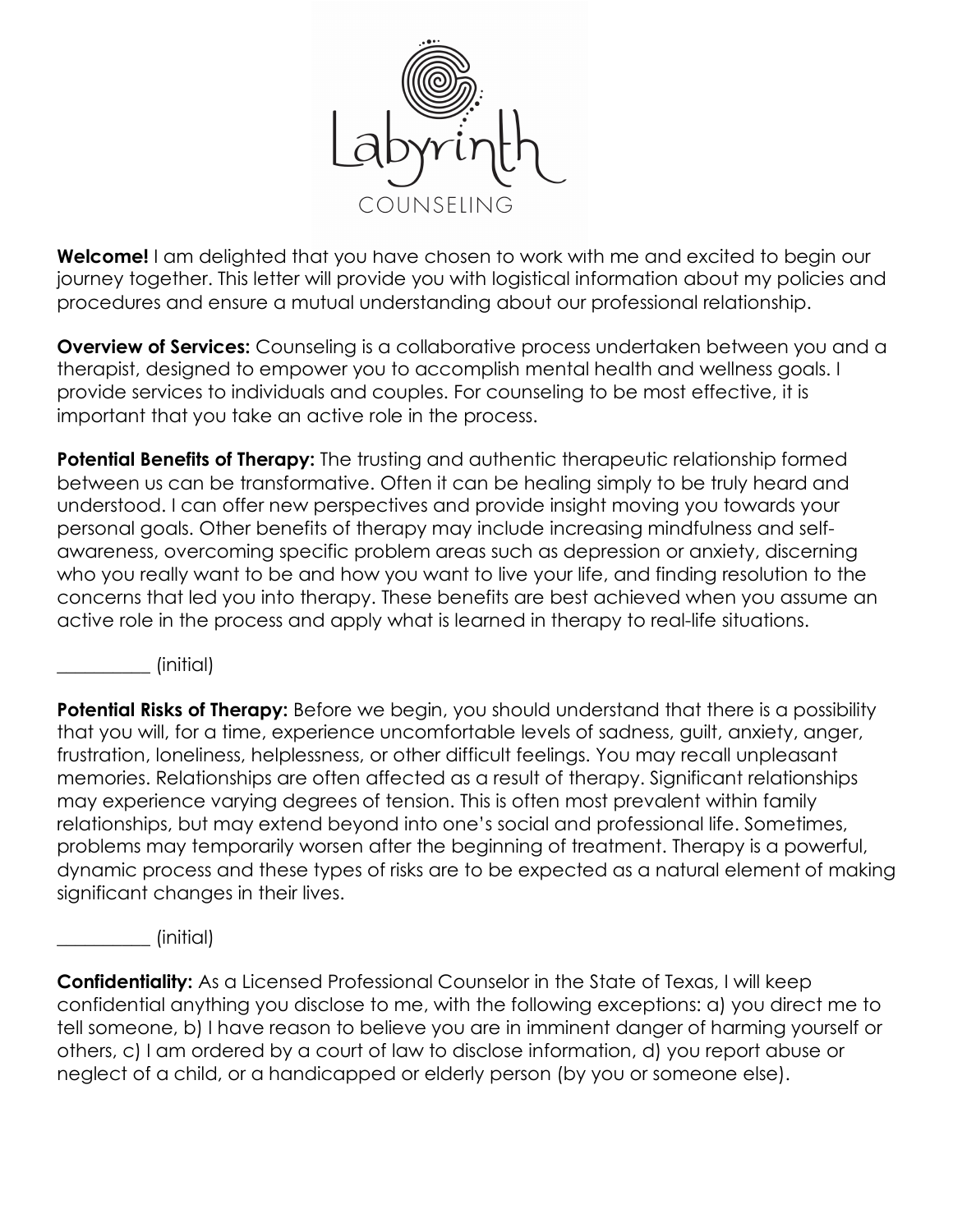If you submit therapy sessions for reimbursement through an insurance company, they may require that diagnosis or treatment information be reported.

In addition, if you choose couples counseling, please be advised that I reserve the right to introduce information into couples' sessions that is disclosed in any individual sessions.

\_\_\_\_\_\_\_\_\_\_ (initial)

**Fees Paid at Time of Service:** Currently, my fee is \$120 per 50-minute session. To facilitate a smooth flow of our time together, it is my practice to collect fees at the end of our session. I am an in-network provider for Blue Cross Blue Shield. If you are planning on using your insurance for coverage, please make sure you are aware of your mental health benefits and allowable co –pay. The co-pay will be collected at the end of each session.

I have a limited number of sliding scale slots available for clients, and am open to discussing a reduced fee if one of these slots is available. Outside consultation with doctors, schools, agencies, courts, etc. will be charged at the agreed upon hourly rate including any time required to prepare the necessary documentation or information.

My initials here signify that I agree to pay costs incurred, including my co-payment or those expenses not covered by my insurance, as agreed upon with the therapist during the initial session.

\_\_\_\_\_\_\_\_\_\_ (initial)

Sessions last for 50 minutes. Because my schedule requires that I end sessions promptly, if you arrive late for a scheduled appointment, you may not be able to complete the entire 50 minute session. Please make every effort to be punctual so that we can make the most of our scheduled time together.

 $\sim$  (initial)

On average, clients work with me between six months and one year, with many finishing within 12 sessions. I view the counseling relationship as a partnership in achieving happiness, acceptance and self- awareness in ways that move you towards a happier sense of being. Some goals for therapy may take only a few sessions to complete, while others may take several weeks, months, or years to be fully realized.

\_\_\_\_\_\_\_\_\_\_ (initial)

**Usually, counseling sessions will be held on a weekly basis** as we begin to uncover your goals and gain momentum in the counseling process. Once you begin to see the changes that you are hoping for, we may readjust our scheduled meetings as you begin to rely on the resources you will rediscover in yourself. Please make appointment cancellations or changes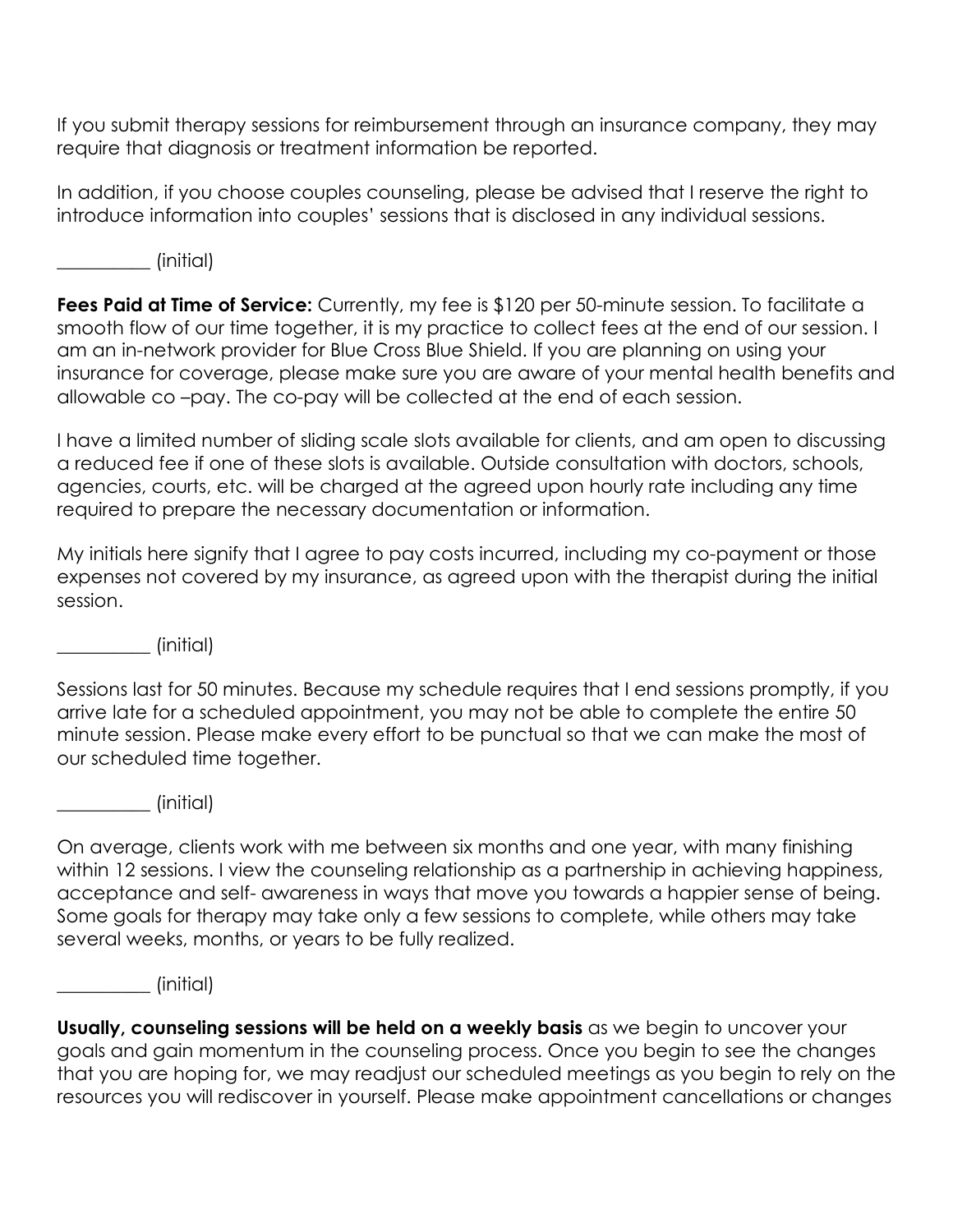before 24 hours of your scheduled appointment by phone or by E-mail or **you will be charged \$40. Please note that insurance companies will not reimburse for missed sessions.** 

 $\sim$  (initial)

**Our relationship is unique and will be reserved to the counseling room.** The relationship with your therapist is strictly a professional and therapeutic one and is the only type of relationship we may have. Any other type of personal or business relationship undermines the effectiveness of the therapeutic relationship. While I care deeply about helping you, I am not in a position to be your friend or have any social or personal relationship with you. Any gifts, bartering and/or trading for services is not considered appropriate and will not be engaged in. Please remember that these restrictions are to protect you and to make sure you get the best treatment possible, without any complications. If I should see you outside of our scheduled sessions, my primary concern is your privacy. I will not approach you, but please feel free to say approach me and say hello.

 $\qquad \qquad \text{(initial)}$ 

**Not all forms of communication are considered confidential.** I prefer not to communicate through mobile phone text messaging or social media site messaging, such as Facebook and Twitter. These sites are not secure and may compromise your confidentiality. If you decide to engage in text messaging, I will assume that you are aware of and accept the possible risks to confidentiality through this form of communication. The best way to get in touch with me between sessions is through E-mail or through my confidential voicemail. Emergency phone calls less than 10 minutes are normally free, however, longer phone calls will be billed at a pro-rated hourly rate. Phone sessions are available by appointment. **Please note, I do not respond to phone calls before 9 AM and after 7PM until the next business day, nor on weekends. In case of an emergency, please contact 911.** 

\_\_\_\_\_\_\_\_\_\_ (initial)

**I agree to make reasonable efforts to ensure proper continuation of care.** In the event that termination occurs prior to the completion of client-stated goals, I agree to make reasonable efforts to provide clients no fewer than three (3) alternative counseling sources, taking into adequate consideration the client's psychological needs and ability to pay. I may attempt to make contact through phone, E-mail, or in writing to the client's address on record.